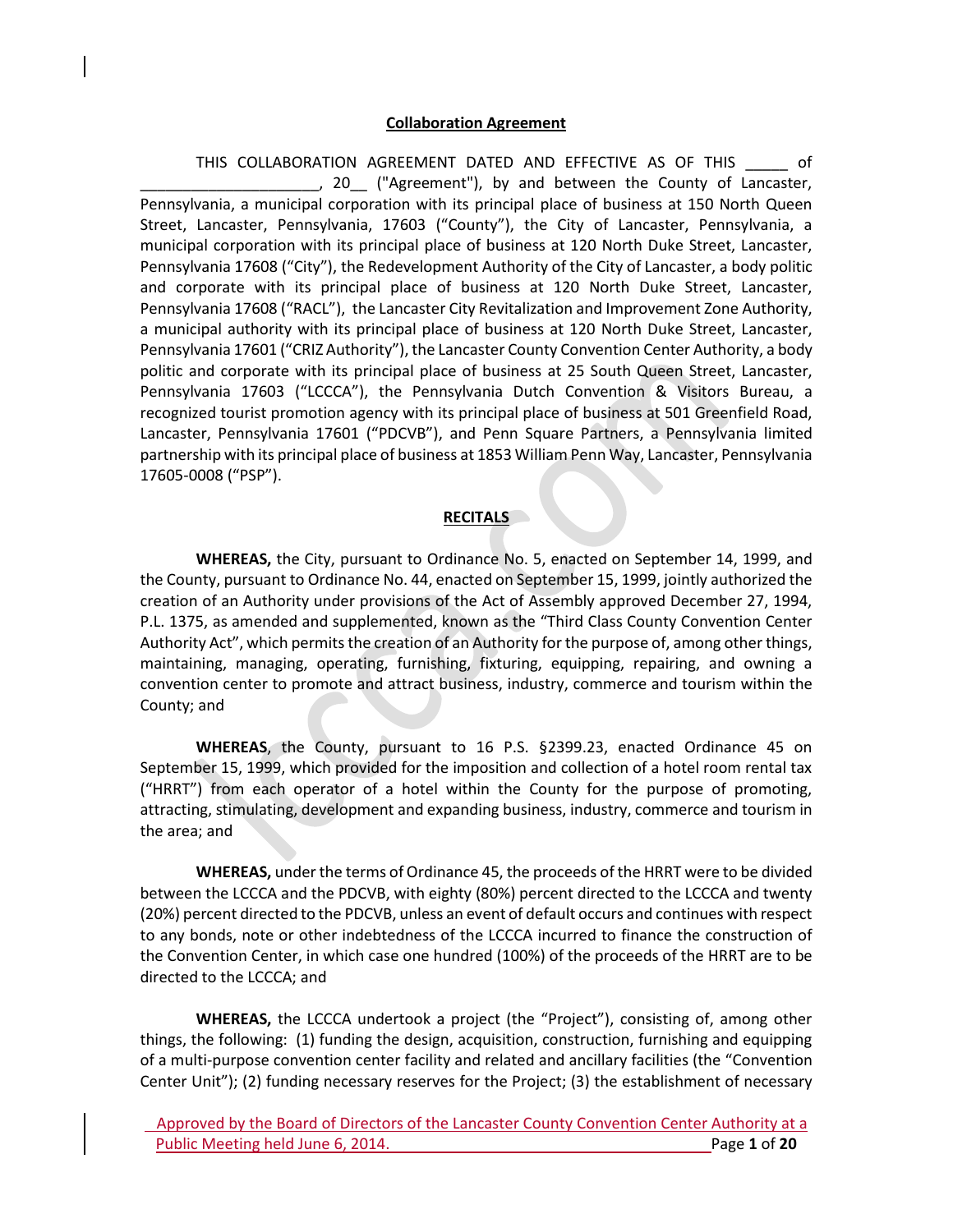reserves and other funds; and (4) funding the costs and expenses of issuance of the bonds issued to finance the Project; and

**WHEREAS,** to finance the costs of the Project, the LCCCA issued its Hotel Room Rental Tax Revenue Bonds, Series of 2003 in the aggregate principal amount of \$40,000,000 (the "Original 2003 Bonds") and its Hotel Room Rental Tax Revenue Bonds, Series of 2007 in the aggregate principal amount of \$23,920,000 (the "Original 2007 Bonds"); and

**WHEREAS,** the Original 2003 Bonds were issued pursuant to the terms of a Trust Indenture dated as of December 15, 2003, as amended and supplemented by a First Supplemental Trust Indenture dated as of March 15, 2007, as further amended and supplemented (the "Original 2003 Indenture"), between the LCCCA and Manufacturers and Traders Trust Company, as trustee (the "Trustee"); and

**WHEREAS,** the Original 2007 Bonds were issued pursuant to the terms of a Trust Indenture dated as of March 15, 2007, as amended and supplemented (the "Original 2007 Indenture"), between the LCCCA and the Trustee; and

**WHEREAS,** on October 29, 2003, the County enacted Ordinance 73, pursuant to which the County authorized the execution of a Guaranty Agreement dated as of December 15, 2003 among the County, the LCCCA and the Trustee with regard to a portion of the Original 2003 Bonds, pursuant to which the County has guaranteed a portion of the LCCCA's obligations to replenish the Debt Service Reserve Fund required by the Original 2003 Bonds in the event the funds on deposit therein fall below the minimum level required by the Indenture, up to a maximum of \$1,506,960.00 in any fiscal year and an overall maximum of approximately \$20,000,000.00; and

**WHEREAS,** on August 25, 2011, the LCCCA authorized the amendment and restatement of the Original 2003 Bonds as the Amended and Restated Hotel Room Rental Tax Revenue Bonds, Series of 2003 (as so amended and restated, the "2003 Bonds"), which added a new interest rate and included other necessary amendments in connection therewith, issued pursuant to the Original 2003 Indenture, amended and supplemented by an Amended and Restated Trust Indenture (as so amended and restated, the "2003 Indenture") and purchased by Wells Fargo Bank, National Association (the "Bank") pursuant to the terms of a Continuing Covenants Agreement between the Authority and the Bank (the "2003 Continuing Covenants Agreement"); and

**WHEREAS,** on August 25, 2011, the LCCCA also authorized the amendment and restatement of the Original 2007 Bonds as the Amended and Restated Hotel Room Rental Tax Revenue Bonds, Series of 2007 (as so amended and restated, the "2007 Bonds" and, together with the 2003 Bonds and any bonds issued to refinance the 2003 Bonds and/or the 2007 Bonds, the "Bonds"), which added a new interest rate and included other necessary amendments in connection therewith, issued pursuant to the Original 2007 Indenture, as amended and supplemented by an Amended and Restated Trust Indenture (as so amended and restated, the "2007 Indenture" and, together with the 2003 Indenture, the "Indentures") and purchased by the Bank pursuant to the terms of a Continuing Covenants Agreement between the Authority and the Bank (the "2007 Continuing Covenants Agreement" and, together with the 2003 Continuing Covenants Agreement, the "Continuing Covenants Agreements"); and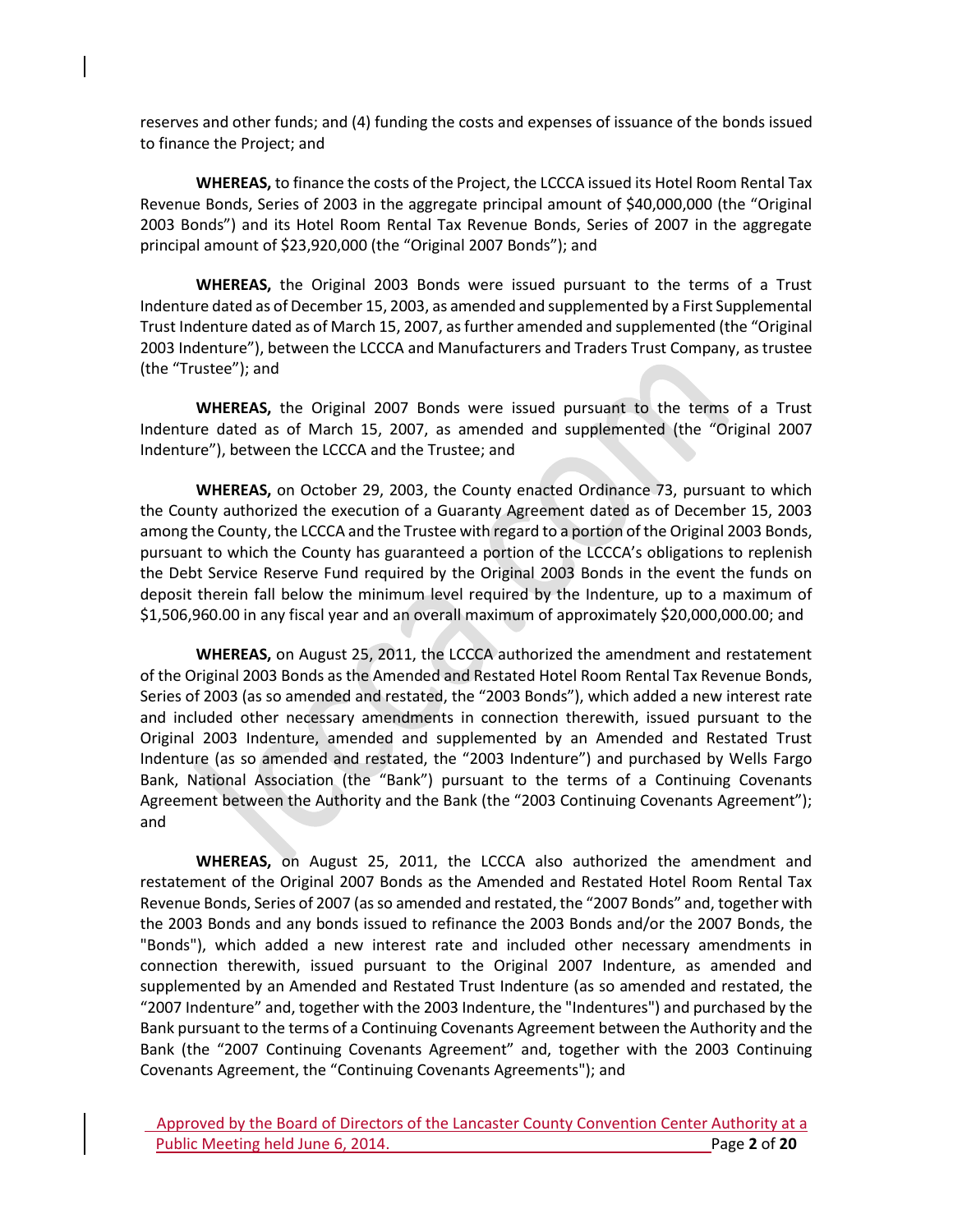**WHEREAS**, the Bonds, the Indentures, the Continuing Covenants Agreements and all other documents, agreements and instruments executed in connection therewith are collectively referred to herein as the "LCCCA Bond Documents"; and

**WHEREAS,** the interest rate modes then in effect pursuant to the Continuing Covenants Agreements of the Bonds were effective until March 1, 2013, which date has been extended by the parties until April 1, 2014; and

**WHEREAS,** as part of the terms and conditions of the LCCCA Bond Documents, the LCCCA was required to complete a study of its operations and sales in anticipation of the negotiation of amended financing terms offered by the Bank; and

**WHEREAS,** the LCCCA complied with this condition by hiring Convention, Sports & Leisure ("CS&L"), which issued its report in May 2012 recommending changes to operations, contracts, marketing efforts, and the like to ensure the continued future viability of the Project; and

**WHEREAS,** the LCCCA, with the benefit of the CS&L report and support from certain community stakeholders, began negotiating with the Bank beginning in August 2012 on the refinancing of the Bonds; and

**WHEREAS,** in the meantime, between April 1, 2012 and January 1, 2013, and again from April 1, 2013 through the present, all HRRT revenues were diverted to the LCCCA in accordance with Ordinance 45 during those periods; and

**WHEREAS,** based on current projected revenues and expenses, including the interest accruing on the Bonds, it is currently not projected that the HRRT revenues will revert to the 80/20 distribution ratio to the LCCCA and PDCVB for the foreseeable future; and

**WHEREAS,** despite their negotiations the LCCCA and the Bank were unable to reach agreement on financing terms before March 1, 2013, and therefore agreed to extend the current financing terms until the current expiration of April 1, 2014, pursuant to fourseparate extensions; and

**WHEREAS,** on May 19, 2014, the Bank presented a Term Sheet to the LCCCA that details the terms and conditions for the continued holding of all of the issued and outstanding Bonds (the "Term Sheet") for a period of five (5) years from the date of closing, a copy of which is attached hereto as Exhibit "A"; and

**WHEREAS,** the LCCCA desires to accept the terms and conditions of the Term Sheet and authorize and take any and all actions required thereunder, so that the Bank will agree to continue to own the Bonds for an additional five (5) year period; and

**WHEREAS,** the parties hereto acknowledge and agree that the long-term financial stability of the Convention Center to be provided by a five (5) year financing commitment is important to the marketability of the Convention Center and, in turn, the promotion and attraction of business, industry, commerce and tourism within the County; and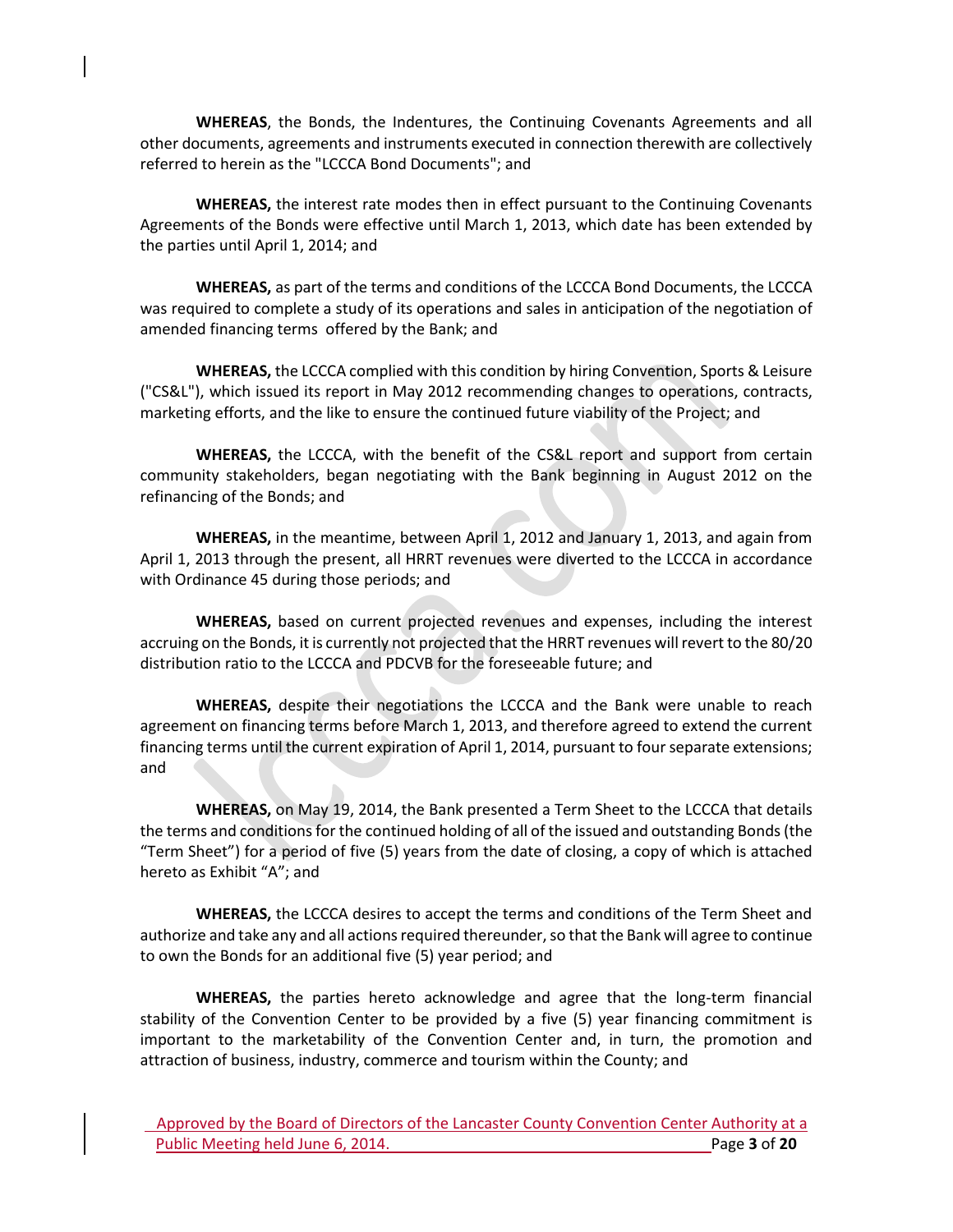**WHEREAS,** the parties hereto acknowledge that the promotion and attraction of business, industry, commerce and tourism within the County is essential to their respective missions and businesses, and therefore the acceptance of the Term Sheet by the LCCCA is desirable and valuable to each of them individually as entities; and

**WHEREAS,** LCCCA and PSP are parties to various agreements related to the operation of the Convention Center, the Condominium Association and the Marriott Hotel (" Facilities") including without limitation the Declaration of Condominium of the Penn Square Hotel and Convention Center (the "Condominium Declaration") and those other documents, agreements and instruments collectively defined as "Recognition Agreements" in that certain Subordination, Non-Disturbance, Attornment and Recognition Agreement between the Bank, as successor to Wachovia Bank and PSP dated March 29, 2007 (the "SNDA") which contain inter alia certain reserve funding requirements, quality standards governing the operation, and maintenance and repair obligations of the Facilities and other obligations (such term "Recognition Agreements" having the same meaning herein as set forth in the SNDA); and

**WHEREAS,** all terms used but not defined herein shall have the meanings ascribed thereto in the Recognition Agreement.

**NOW, THEREFORE,** for good and valuable consideration, the receipt and sufficiency of which is mutually acknowledged, and with the intent to be legally bound hereby, the parties hereto covenant and agree that:

## **TERMS AND CONDITIONS**

# **1. Contributions of the LCCCA**

- 1.1 Marketing
	- 1.1.1 LCCCA agrees to make payments to the Convention Center Unit's operator for the purpose of targeting marketing activities to attract Priority 1 and Priority 2 events at the Convention Center, as more fully set forth in Section 6 below. The funding amount shall be Thirty-Five Thousand Dollars (\$35,000.00) for 2014, and thereafter Eighty Five Thousand Dollars (\$85,000.00) per year through 2020. The payments shall be funded from the LCCCA's Agency Account.
	- 1.1.2 The LCCCA agrees to approve, in accordance with prior practices, an annual marketing budget and shall make payments to the Convention Center Unit's operator, currently Interstate Hotels and Resorts, of Ninety Seven Thousand Dollars (\$97,000.00) for marketing the convention center for the years 2014 through 2020. The marketing activities will include, but not be limited to, (i) advertising, (ii) media events, (iii) ecommerce, (iv) collateral materials, (v) trade shows, (vi) promotions, (vii) dues and subscriptions, and (viii) scheduling software for sales automations associated with the adjacent hotel.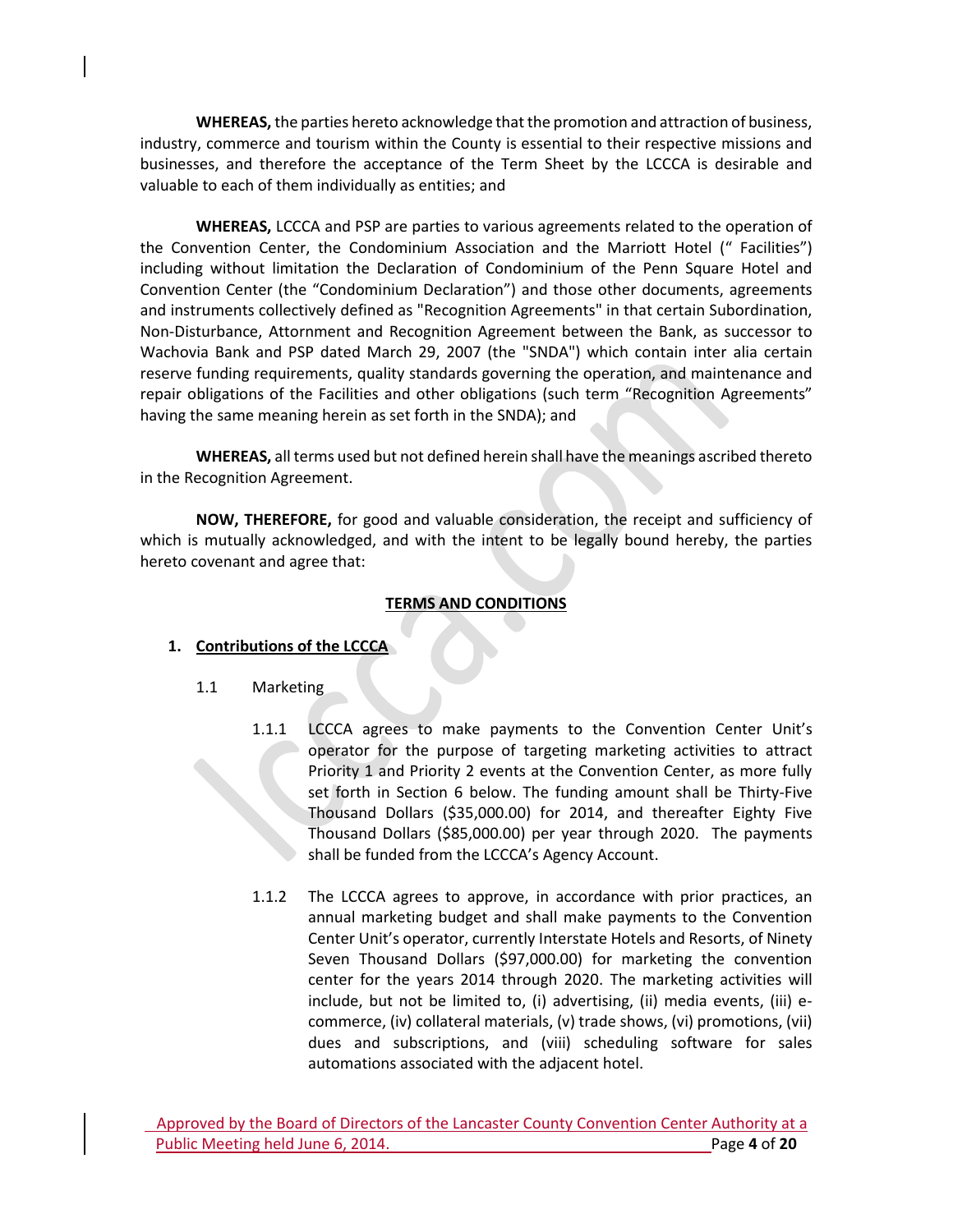- 1.1.3 Payments under Sections 1.1.1 and 1.1.2 shall be made directly to the Convention Center Unit's operator, in equal quarterly installments, and are due January 1, April 1, July 1 and October 1 of each calendar year, for that year's marketing campaign.
- 1.1.4 The LCCCA agrees to approve an annual marketing budget and transfer the available funds and disburse the following minimum annual expenses for marketing Priority 1 & Priority 2 events in accordance with the activities outlined in Section 1.1.5.1.
	- 2014 \$132,000.00 2015 \$145,000.00 2016 \$194,000.00 2017 \$243,000.00 2018 \$292,000.00 2019 \$308,000.00
	- 2020 \$326,000.00
- 1.1.5 Payments by LCCCA for the funding schedule in 1.1.4 shall be made directly to the Convention Center Unit's operator, and are due in equal quarterly installments on January 1, April 1, July 1 and October 1 of each calendar year, for that year's marketing campaign.
	- 1.1.5.1 A minimum of eighty percent of the annual budget will be allocated to sales (exclusive of the Convention Sales expense described in Section 1.1.7) and marketing activities including but not limited to the cost associated with the following: (1) hiring and maintaining appropriate sales and marketing staff (which will include the hiring of additional staff but exclude existing Convention Sales expenses described in Section 1.1.7); (2) attending tradeshows, including but not limited to travel, marketing events, promotion, booth rental, etc.; (3) sales blitzes for FAM events and targeted markets; (4) lead generation activities including, but not limited to, e-commerce, e-blast, advertising and other media cost; (5) general operating expenses; and (6) other expenses targeted for the marketing of Priority 1 & Priority 2 events at the Convention Center Unit. Payments for the preceding expenses shall be made directly to the Convention Center Unit's operator in equal quarterly installments, and are due on each January 1, April 1, July 1 and October 1 for that year's marketing campaign.
	- 1.1.5.2 The remaining percentage, up to a maximum of twenty percent, will be allocated to provide incentives ("Marketing Incentive Funds") to secure commitments for Priority 1 and Priority 2 events, including but not limited to the cost associated with (1) transportation, (2) room and equipment rental, (3) advertising,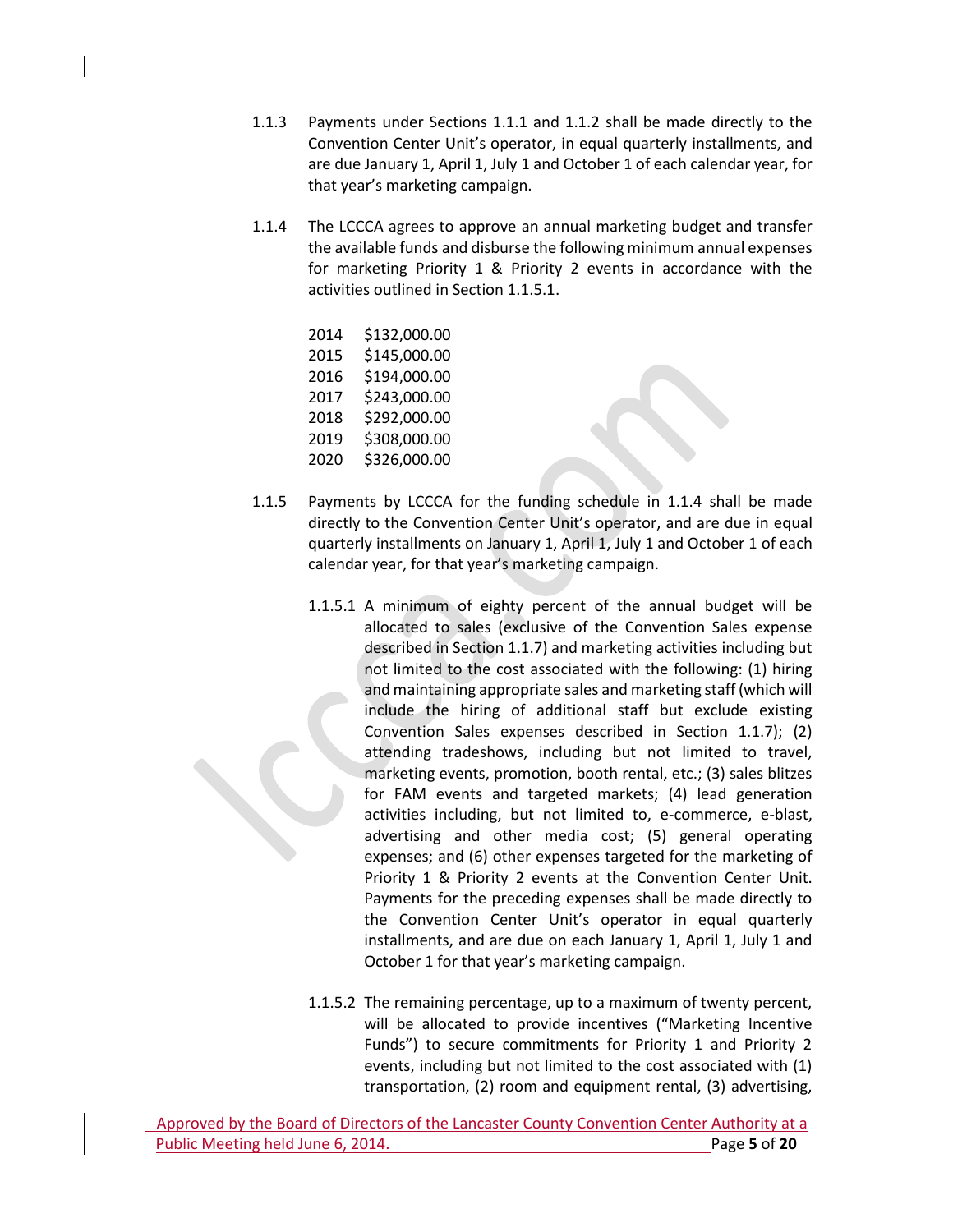(4) security and other public municipality support, and (5) other incentives required to secure Priority 1 & Priority 2 events at the Convention Center Unit. Payments of Marketing Incentive Funds will be made directly to the Convention Center Unit's operator upon demand, but in no event later than December 31 of the calendar year.

- 1.1.5.3 In the event Marketing Incentive Funds are provided by the LCCCA in accordance with this Section and are deposited into a set-aside fund with the Convention Center Unit's operator application to a Priority 1 or Priority 2 event to occur in the future but which subsequently is cancelled, those Marketing Incentive Funds shall be reinvested into the marketing incentives budget for the year in which the cancellation occurred, and any excess Marketing Incentive Funds over that year's minimum requirement shall be applied as a credit toward the LCCCA's required marketing incentive budget for the following calendar year.
- 1.1.6 LCCCA's obligations hereunder shall continue for a seven (7) year period.
- 1.1.7 The annual marketing budget provided in this Section 1.1 is exclusive of the costs allocated by the Convention Center Unit's operator for the sales at the Convention Center Unit ("Convention Sales"). Such Convention Sales expenses include, but are not limited to, payroll of the Convention Center Unit's operator's staff allocated to the Convention Center Unit including but not limited to payroll, benefits, payroll taxes, incentives, sick time, vacation and holiday pay properly allocable to all Convention Center events in accordance with the cost allocation provisions set forth in the IHR Guidelines identified in the Second Amendment to the JDA (defined herein). The LCCCA shall at all times continue to budget for and fund the appropriate level of Convention Sales expenses to ensure the Convention Sales function is appropriately carried out by the Convention Center Unit's operator.

1.2 Furniture, Fixtures and Equipment

1.2.1 LCCCA hereby adopts and accepts the following FF&E and Capital Reserve funding schedule as applicable to the LCCCA for the years provided, the monies for which shall be deposited into an FF&E and Capital Reserve Account owned and maintained by the LCCCA:

| 1.2.1.1 2012 | \$200,000 |
|--------------|-----------|
| 1.2.1.2 2013 | \$300,000 |
| 1.2.1.3 2014 | \$400,000 |
| 1.2.1.4 2015 | \$700,000 |
| 1.2.1.5 2016 | \$700,000 |
|              |           |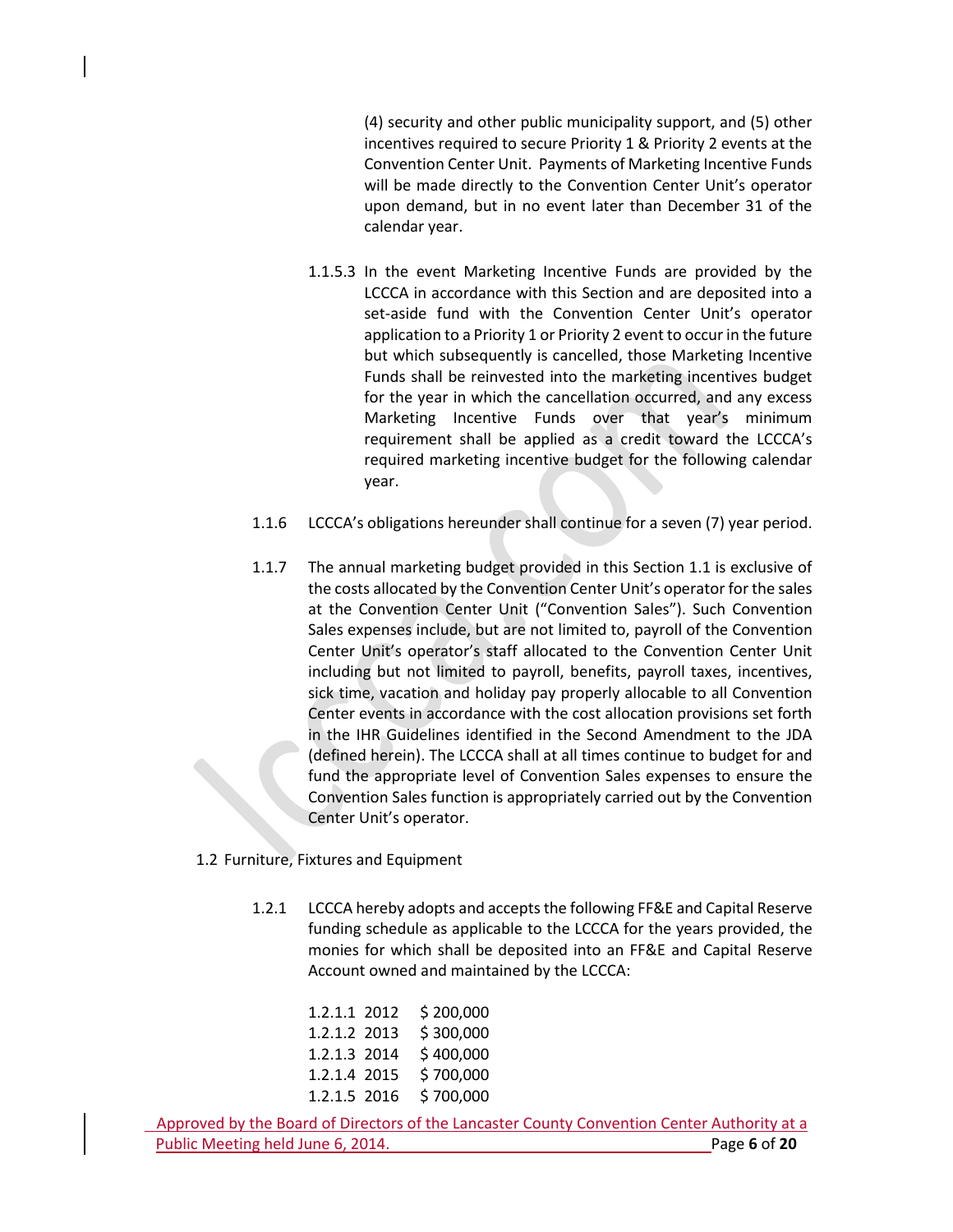| 1.2.1.6 2017 | \$800,000 |
|--------------|-----------|
| 1.2.1.7 2018 | \$900,000 |
| 1.2.1.8 2019 | \$900,000 |
| 1.2.1.9 2020 | \$900,000 |

- 1.2.2 Funding by the LCCCA pursuant to the FF&E and Capital Reserve funding schedule adopted herein shall occur as follows:
	- 1.2.2.1 In 2014 and 2015, funding payments shall be made in equal installments on July 1, August 1, September 1, October 1, November 1 and December 1 of each calendar year, unless the LCCCA is in receipt of any disbursements from the CRIZ (defined herein), in which case the remaining annual payments will be due within fifteen (15) days of receipt of any disbursement from the CRIZ. The LCCCA shall be required to disburse funds from the FF&E and Capital Reserve Account solely for the repair, replacement and renovation of FF&E and capital improvements to maintain the Quality Standards in the existing Convention Center Unit and Common Elements of the Condominium.
	- 1.2.2.2 Funding for the years 2016 through 2020 shall occur on the earlier of (a) equal quarterly installments due January 1, April 1, July 1 and October 1 for each calendar year, or (b) within fifteen (15) days of receipt of any disbursement from the CRIZ, if a CRIZ is in place in accordance with this Agreement.
- 1.2.3 The LCCCA shall be required to disburse funds from the FF&E and Capital Reserve Account solely for the repair, replacement and renovation of FF&E and capital improvements to maintain the Quality Standards in the existing Convention Center Unit and Common Elements of the Condominium.
- 1.2.4 The LCCCA and PSP acknowledge that the FF&E and Capital Reserve funding schedule set forth in this Section 1.2 do not amend or modify the previously agreed upon Quality Standards as obligations required by the JDA (as defined below), the Condominium Declaration and other Recognition Agreements. The FF&E and Capital Reserve funding amounts specified in this Section 1.2 represent the minimum amounts that shall be funded by the LCCCA into a FF&E and Capital Reserve Account, and the LCCCA shall deposit additional funds and disburse the same from the FF&E and Capital Reserve Account to maintain the Quality Standards (as required by the Recognition Agreements) in the Convention Center Unit and Common Elements of the Condominium, even if additional funding is required in order to comply with such Quality Standards.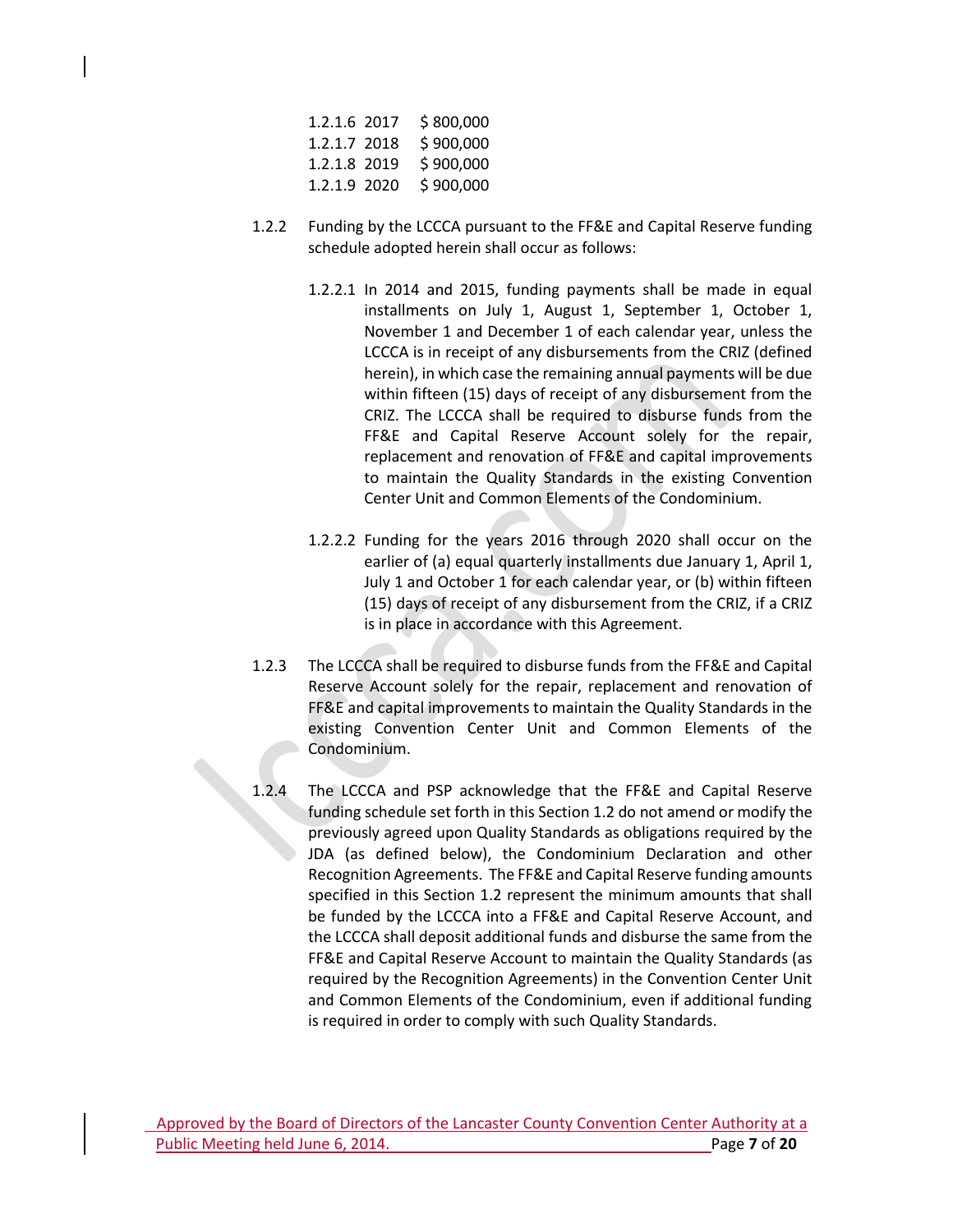- 1.2.5 PSP shall instruct the Hotel operator to certify on or before December 31 of each year as of PSP's adherence to Marriott's requirements for FF&E and Capital Reserve for such year.
- 1.2.6 The provisions of this Section shall operate to stipulate the minimum funding obligation of the LCCCA under the Declaration of Condominium and the Joint Development Agreement as to the FFE & Capital Reserve funding schedule. PSP acknowledges and represents that it has complied, and will continue to comply with its obligations to fund its portion of the FF&E and Capital Reserve applicable to the Hotel Unit in accordance with the Franchise Agreement with Marriott Hotels and Resorts.

# **2. Contribution of the PDCVB**

- 2.1 The PDCVB agrees to execute and deliver an irrevocable letter directing the Lancaster County Treasurer to direct one hundred (100%) percent of the HRRT revenues to the LCCCA for a minimum period of five (5) years, effective with disbursements in July 1, 2014 and ending with disbursements in June 30, 2019. Commencing with disbursements occurring in July 2019, the terms of Lancaster County Ordinance 45 shall again govern the distribution of HRRT revenues. If for any reason during this period the PDCVB receives a check for payment of HRRT revenues from any entity other than as provided in Section 2.2, the PDCVB agrees to endorse said check over and deliver same to the LCCCA within two (2) business days.
- 2.2 The parties agree that, if, as of December 31, 2016, 2017 and/or 2018 (i) the funds and/or cash equivalents on deposit under the Indentures exceed Five Million Seven Hundred and Fifty Thousand Dollars (\$5,750,000.00) after payment of all obligations of the LCCCA then due and owing (including, but not limited to, those as set forth more fully in this Agreement and all LCCCA Bond Documents) and (ii) the LCCCA certifies in writing that it is not in breach of this Agreement or any LCCCA Bond Document, then the LCCCA shall notify the Trustee to remit payment of the lesser of (i) any funds in excess of \$5,750,000.00 to the PDCVB and (ii) an amount not to exceed the equivalent of twenty (20%) percent of the HRRT revenues for that year.
	- 2.2.1 By way of example only, if HRRT revenues for 2016 are \$5,000,000.00, twenty (20%) percent would equal \$1,000,000.00. If the LCCCA reserve fund as of December 31, 2016, were \$6,250,000.00, and the LCCCA has met its financial obligations including but not limited to funding the operating expenses for the Convention Center Unit, including the required FF&E and Capital Reserve Account and annual marketing expenses and certified to its continuing compliance with this Agreement and each LCCCA Bond Document, the LCCCA would notify the Trustee to remit payment in the amount of \$500,000.00 to the PDCVB.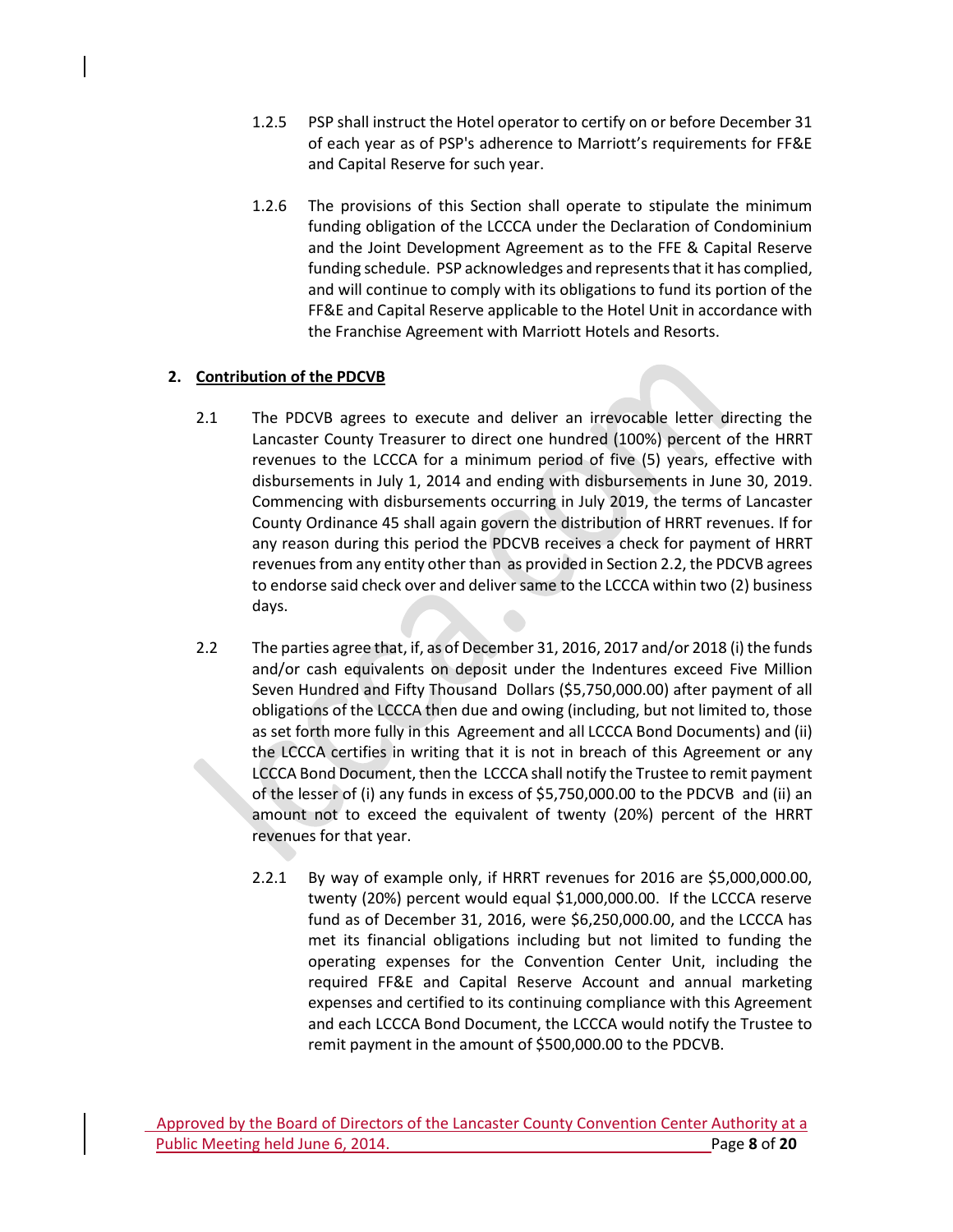- 2.2.2 Any payment made pursuant to this Section by the LCCCA/Trustee shall be made no later than January 15 immediately following the test date.
- 2.3 The PDCVB expressly acknowledges and concedes that, in the absence of the LCCCA's acceptance of the Term Sheet from the Bank, which includes a requirement that the PDCVB consent to this diversion of HRRT revenues, the terms and conditions of the LCCCA Bond Documents would likely result in the diversion of One Hundred Percent (100%) of those revenues for the indefinite future, and therefore this Agreement provides access to future revenues to which they may not otherwise be entitled.

## **3. Contribution of PSP**

- 3.1 Conditions Precedent to Performance by PSP
	- 3.1.1 By execution of this Agreement, PSP shall not be deemed to have waived any rights or remedies available to it under the Recognition Agreements. Rather, PSP is voluntarily assisting the LCCCA with the refinancing of the Bonds under terms and conditions more favorable to the LCCCA.
	- 3.1.2 PSP's obligations under this Agreement are expressly conditioned at all times upon receipt upon demand of written evidence satisfactory to PSP in its reasonable judgment that: (A) all parties hereto are in full compliance with their respective obligations under this Agreement, all LCCCA Bond Documents, and Recognition Agreements and the Quality Standards; and (B) the respective guaranties of the City and the County provided in Sections 4.3 and 5 have been validated and approved by the Secretary of the Pennsylvania Department of Community and Economic Development and remain in full force and effect. All forbearances, waivers and consents provided by PSP hereunder are dependent upon the continuing accuracy of all of the foregoing conditions at all times.

## 3.2 Marketing

- 3.2.1 PSP shall continue to contribute, in accordance with its prior practices, annual payments to the Convention Center Unit's operator for the purposes of targeting sales and marketing activities to attract Priority 1, Priority 2 and other events at the Convention Center, as more fully set forth below. The annual funding amount shall be One Hundred Thousand Dollars (\$100,000.00). Commencing in 2021, the LCCCA shall have sole responsibility to fund activities targeted at attracting Priority 1 and Priority 2 events.
	- 3.2.1.1 Annual payments are to be made directly to the Convention Center Unit's operator, and are due in equal quarterly installments on January 1, April 1, July 1, and October 1 of each calendar year, for that year's marketing campaign.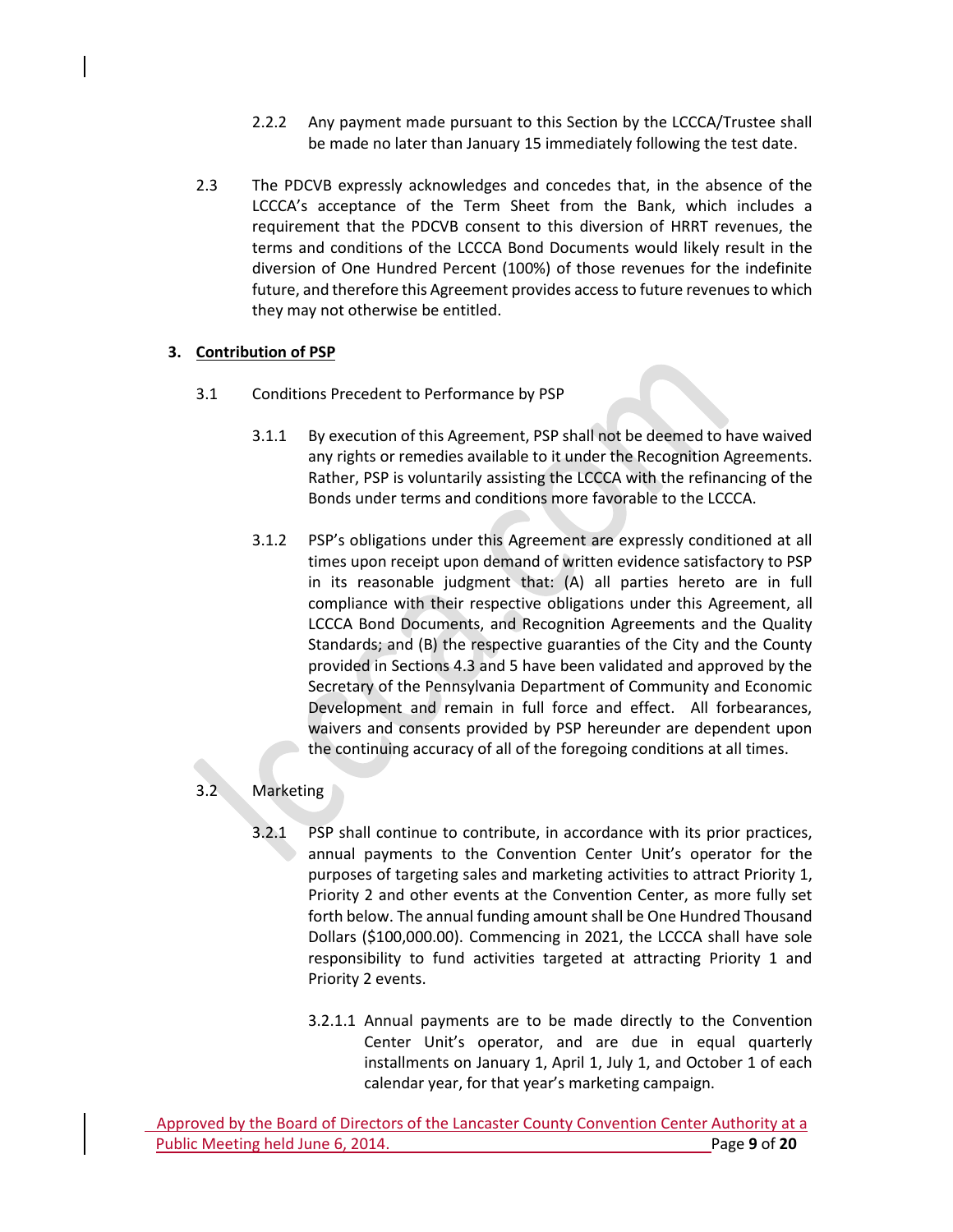- 3.2.1.2 PSP's obligations under this Section 3.2 to fund marketing expenses shall continue for a period of seven (7) years ending December 31, 2020.
- 3.3 Debt Forgiveness
	- 3.3.1 The LCCCA and PSP, along with the Redevelopment Authority of the City of Lancaster, entered into a Joint Development Agreement dated January 31, 2006, as amended on March 28, 2007 and May 27, 2010 (as amended, the "JDA"), under which LCCCA agreed at Section 2.1.7(d) to make payments to PSP totaling Seven Hundred Thousand Dollars (\$700,000.00) in fourteen (14) annual payments in the amount of Fifty Thousand Dollars (\$50,000.00) each commencing March 31, 2015, in repayment of certain project costs associated with the construction of the Convention Center.
	- 3.3.2 PSP agrees to forbear from enforcing the payment of this Seven Hundred Thousand Dollars (\$700,000.00) debt by the LCCCA so long as no party other than PSP fails to remain in full compliance with the terms of this Agreement. Upon any failure by a party other than PSP to perform in all respects its obligations under this Agreement, PSP shall have the right to declare immediately due and payable all past due annual installments upon demand by PSP and the LCCCA shall then resume making annual payments to PSP of \$50,000 per year until all fourteen (14) required annual payments have been paid in full.
- 3.4 Concessions
	- 3.4.1 PSP and LCCCA entered into a Food and Beverage Concession Agreement dated December 20, 2001, as amended on March 28, 2007 and May 27, 2010 (as so amended, the "F&B Agreement"), under which PSP granted to the LCCCA the right to provide Concession Services at the Convention Center. "Concession Services" are defined therein as the sale of food and beverages on a cash and credit card basis over the counter without table service or advance order anywhere in the Facilities. PSP retains the right to revoke its consent to this provision upon thirty (30) days advance notice to the LCCCA, however, PSP agrees to forbear from exercising its right to revoke its consent to allow LCCCA to provide Concession Services, as defined in the F&B Agreement, at the Convention Center for a period ending upon the earlier of (i) seven (7) years following the effective date of this Agreement or (ii) the failure by LCCCA to perform its obligations contained in this Agreement and under any Recognition Agreement or LCCCA Bond Document.
- 3.5 Furniture, Fixtures and Equipment Schedule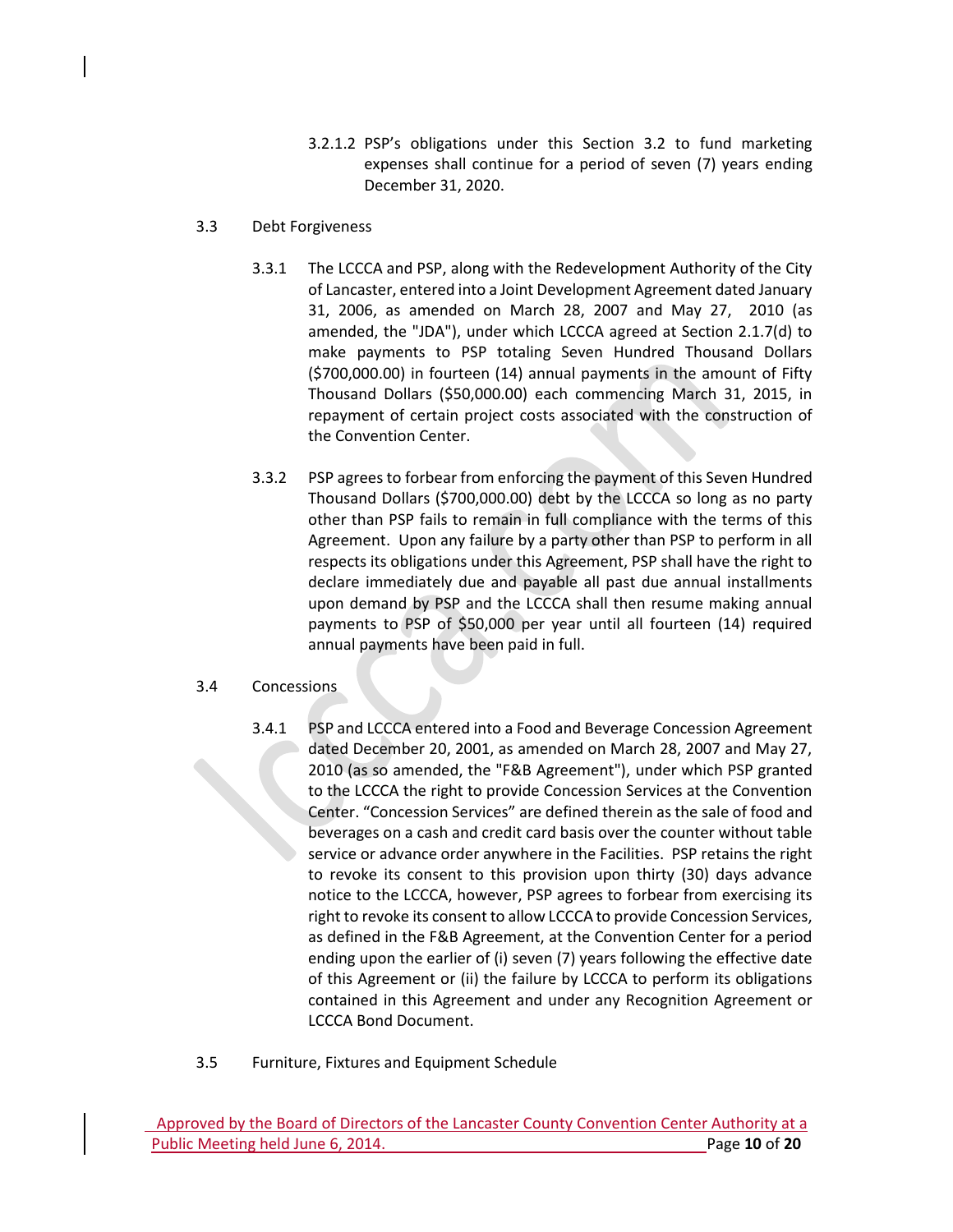- 3.5.1 The LCCCA and PSP, along with the Redevelopment Authority of the City of Lancaster, entered into the JDA and the Condominium Declaration, pursuant to which each party was required to establish and fund a reserve account for the purpose of covering the costs of replacements and renewals to, or refurbishment of, the fixtures, furniture, furnishings and equipment (FF&E), as well as non-routine repairs, alterations, maintenance and refurbishment of portions of the facility constituting capital expenses under generally accepted accounting principles. PSP hereby stipulates that it will consider acceptable the FF&E and Capital Reserve funding schedule set forth in Section 1.2.1 which, if satisfied, will constitute the minimum amount to be deposited by the LCCCA for the years provided for purposes of meeting the FF&E requirements generally set forth in the Condominium Declaration and the JDA, the monies for which shall be deposited into the FF&E and Capital Reserve Account owned and maintained by the LCCCA, as more fully provided in Section 1.2 above.
- 3.5.2 The provisions of this Section shall operate to stipulate the minimum funding obligation for the LCCCA, into an FF&E and Capital Reserve Account owned and maintained by the LCCCA, under the Condominium Declaration and the JDA as to the funding schedule set forth in Section 1.2 in its entirety.

## **4. Contribution of the City**

- 4.1 Marketing Consortium
	- 4.1.1 The Redevelopment Authority of the City of Lancaster agrees to make annual payments to the Convention Center Unit's operator for the purpose of targeting sales and marketing activities to attract Priority 1 and Priority 2 events at the Convention Center, as more fully set forth in Section 6 below. The annual funding amount shall be One Hundred Thousand Dollars (\$100,000.00).
	- 4.1.2 Quarterly payments, in equal amounts, are to be made directly to the Convention Center Unit's operator, and are due January 1, April 1, July 1, and October 1 of each calendar year, for that year's marketing campaign.
	- 4.1.3 RACL's obligations hereunder shall be for a period of seven (7) years following the effective date of this Agreement.
- 4.2 Furniture, Fixtures and Equipment
	- 4.2.1 The City agrees to request the City Revitalization and Improvement Zone (CRIZ) Board to make annual payments to the LCCCA for purposes of funding a portion of the LCCCA's obligations under the JDA and the Condominium Declaration to provide for the replacement of furniture,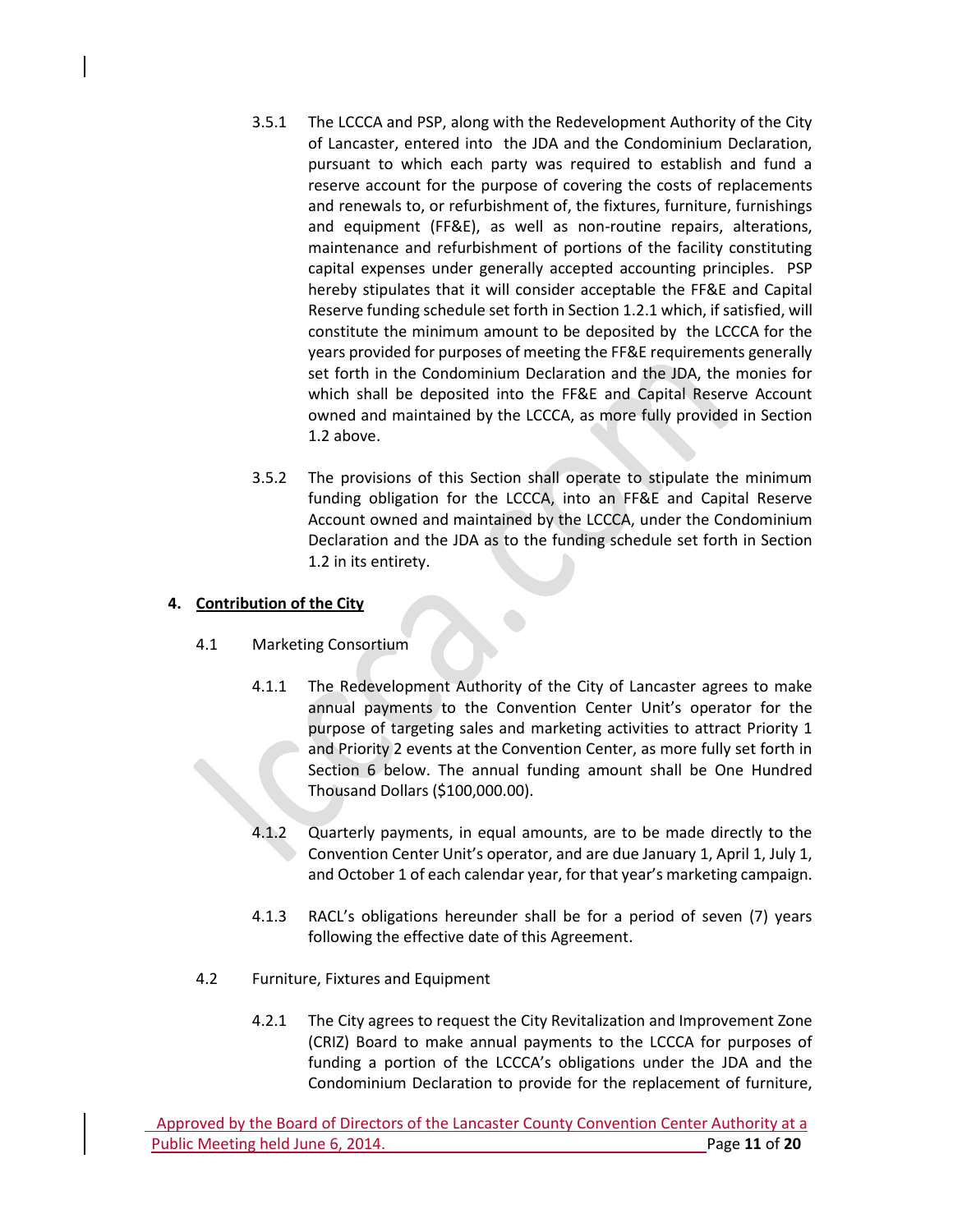fixtures and equipment within the Convention Center, in the total amount of \$5,000,000.

4.2.2 Upon approval of the City's CRIZ application by the State Department of Community and Economic Development, the CRIZ annual obligations hereunder shall be as follows:

> 4.2.2.1 2014 \$ 500,000 4.2.2.2 2015 \$ 500,000 4.2.2.3 2016 \$ 700,000 4.2.2.4 2017 \$ 700,000 4.2.2.5 2018 \$ 800,000 4.2.2.6 2019 \$ 900,000 4.2.2.7 2020 \$ 900,000

- 4.2.3 Payments shall be made on at least an annual basis directly to the LCCCA to meet its obligations under Section 1.2.1, and are due no later than January 31 of each calendar year, with the exception of the 2014 and 2015 contributions, which are expected to be paid no later than December 31, 2015. Payments can be made more frequently, or on an advanced basis, at the discretion of the CRIZ Board.
- 4.2.4 In the event the CRIZ Authority does not secure the necessary funds by December 31, 2015, but secures the funds at a later date, the CRIZ Authority shall remain obligated on the full \$5,000,000 FF&E and Capital Reserve Account payments provided herein, less any amounts paid by the City to that date pursuant to the Deficiency Guaranty set forth in Section 4.3 below.
	- 4.2.4.1. In such case, the CRIZ Authority shall be required to remit to the LCCCA all FF&E funds set forth for the years prior to the CRIZ Authority securing such funds as set forth in Section 4.2.2 above, plus the current year's funding amount, within fifteen (15) days of securing such. For example, if the CRIZ is granted by the Commonwealth in 2016, and the CRIZ Authority secures its initial funding in 2016, the CRIZ Authority shall be responsible for remitting a total of \$1,700,000 to the LCCCA within fifteen (15) days of securing such funds. All future funding shall occur as set forth in Section 4.2.2 and 4.2.3 above.
- 4.2.5 The unavailability of any funds provided to the LCCCA by the CRIZ Authority under this section 4.2 shall not be a condition precedent to, or provide relief from, the LCCCA's obligations to fund its FF&E and Capital Reserve amounts pursuant to Section 1.2.
- 4.3 Deficiency Guaranty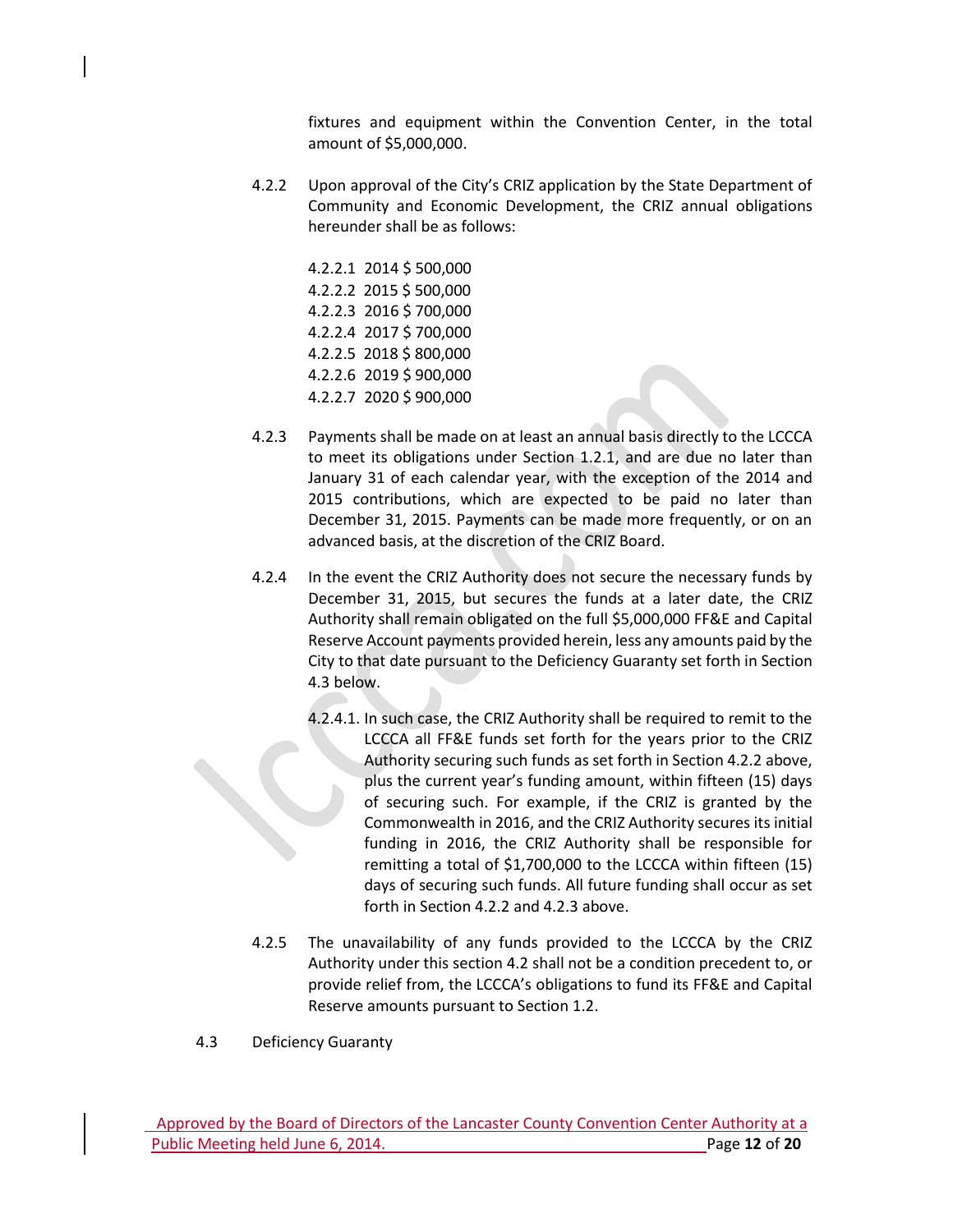- 4.3.1 The City agrees to provide a deficiency guaranty of funding towards the marketing and FF&E and Capital Reserve obligations of the LCCCA as set forth in section 1, supra, in an amount not to exceed Two Million Dollars (\$2,000,000) in total for the period of 2014 through 2020.
- 4.3.2. The deficiency guaranty shall only be required and applicable in the event that the City's City Reinvestment and Improvement Zone (CRIZ) fails to advance funding to the LCCCA in accordance herewith. Should the CRIZ fail to raise funds sufficient to meet its funding obligations to the LCCCA pursuant to the schedule provided herein, any payments made by the City pursuant to its deficiency guaranty shall operate to reduce the amount of FF&E otherwise due and owing as set forth in Section 4.2.2 above.
- 4.3.3. The City's deficiency guaranty is subject to and conditioned upon approval by City Council of the City of Lancaster, adoption by the City Council of any necessary ordinances, and if required, approval by the Pennsylvania Department of Community and Economic Development under and pursuant to the Pennsylvania Local Government Unit Debt Act.

## **5. Contribution of the County**

- 5.1 The County of Lancaster will provide a Guaranty of the timely payment of principal and interest due on the Bonds issued by the LCCCA to finance the Project, mandatory sinking fund redemptions and optional redemptions directed by the Authority (but not mandatory redemptions required by the Bank following the Mandatory Tender Date), to the extent permitted by the Local Government Unit Debt Act, to be expressed in a separate and specific Guaranty document.
	- 5.1.1 The County's Guaranty will be called upon only in the event that the proceeds available in the Authority in the Debt Service Reserve Fund (to be funded from the Hotel Tax Revenues monthly in the amount of 1/12 of the annual principal and interest) are insufficient to satisfy any principal, redemption and/or interest then due and owing on the Bonds. Any County payments made pursuant to this obligation may be reimbursed from Hotel Tax Revenues after the minimum fund balance requirements in the Indenture are satisfied, as is more fully described and set forth in the separate and specific Guaranty document and related documents.
	- 5.1.2 The County's willingness to enter into this Guaranty of the LCCCA Bond Documents is contingent upon, and directly related to, the offer and acceptance by Wells Fargo of an interest rate equal to the sum of (i) the Index (70% of LIBOR or 100% of SIFMA) and (ii) the Applicable Spread (initially 75 basis points, subject to the maintenance of certain ratings assigned to the long term, unenhanced general obligation debt).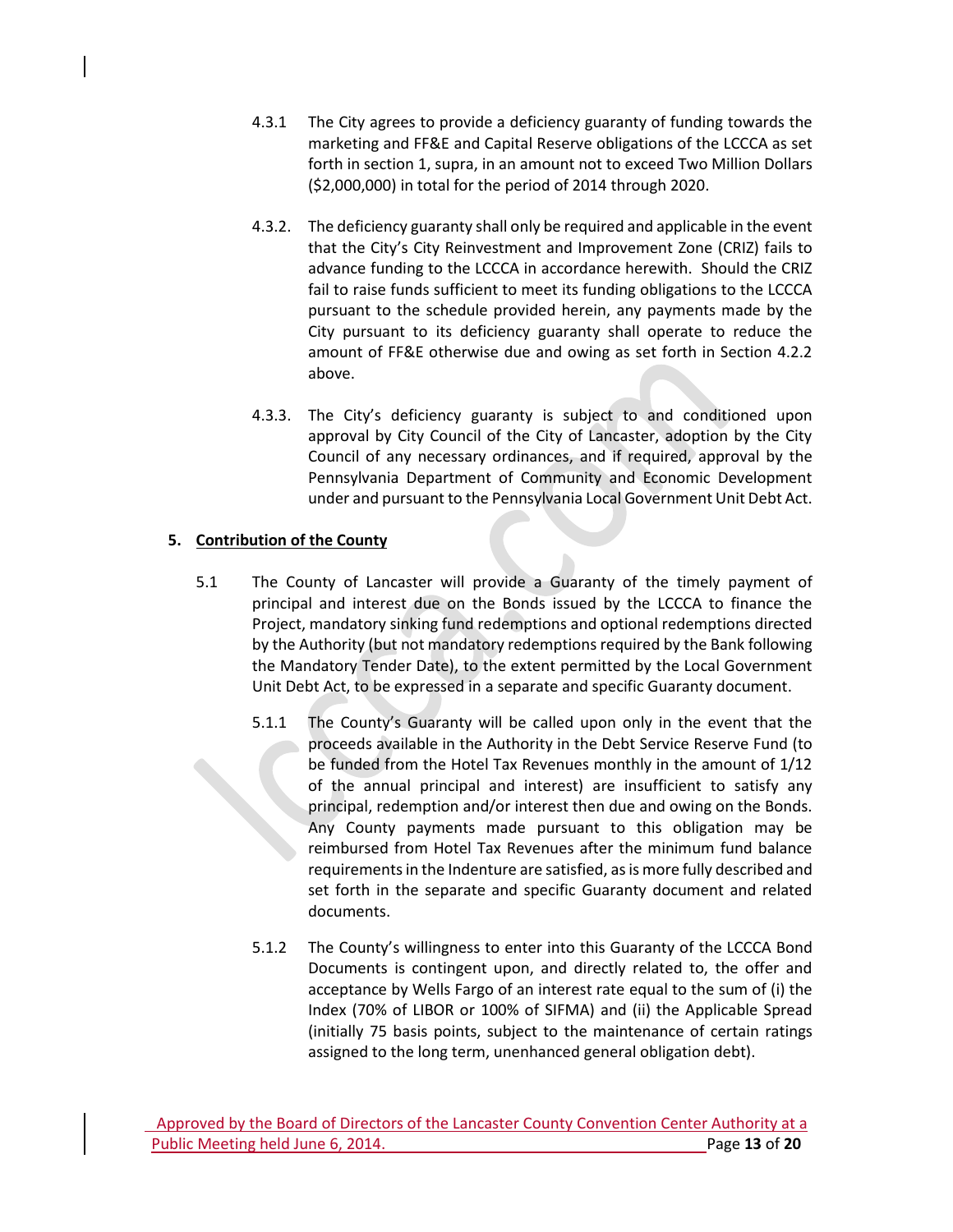- 5.1.3 The Hotel Room Rental Tax revenues shall provide the source of funding for the obligations of the County with regard to the Guaranty.
- 5.2 This guaranty will remain in effect for the life of the Bonds.

## **6. Marketing Consortium**

- 6.1 The City (also representing RACL), LCCCA, and PSP, by virtue of their contributions for the marketing of Priority 1 and Priority 2 events at the Convention Center made hereunder, and the County by virtue of its Full Suretyship Guaranty, agree to the creation of a Marketing Consortium which, between 2014 and 2020, shall set policy, provide direction, and advise the LCCCA as to oversight and approval of the marketing expenditures recommended by the Convention Center Unit's operator associated with the activities set forth in Sections 1.1.1, 1.1.4, 1.1.5, 3.2 and 4.1 in accordance with the Qualified Convention Center Management Agreement for the Lancaster County Convention Center dated January 23, 2002. The preceding expenditures will be targeted for the marketing, advertising, promotion and financial incentives necessary to secure Priority 1 and Priority 2 events held at the Convention Center Unit.
	- 6.1.1 Priority 1 events in the Lancaster County Convention Center are defined for these purposes as: multiple day, state, regional, and national conventions, tradeshows, corporate meetings and competitions that utilize the Convention Center Unit space and produce 500 or more peak night guestrooms and/or 1,500 total room night production (max 4 nights) with overflow rooms to Lancaster County that are above and beyond the rooms booked at the integrated Marriott hotel. This business must also generate room rental and/or other ancillary revenues for the convention center.
	- 6.1.2 Priority 2 events in the Lancaster County Convention Center are defined for these purposes as: multiple day, state, regional, and national conventions, tradeshows, corporate meetings and competitions that utilize the Convention Center Unit space and produce 300 or more peak night guestrooms and/or 900 total room night production (max 4 nights) with overflow rooms to Lancaster County that are above and beyond the rooms booked at the integrated Marriott hotel. This business must also generate room rental and/or other ancillary revenues for the convention center.
- 6.2 The Marketing Consortium shall be made up of one (1) representative each from the City (also representing the Redevelopment Authority), LCCCA, PSP, and the County. These four members of the Marketing Consortium shall collectively and unanimously approve the appointment of a fifth member of the community to serve on the Consortium for a term of one year, subject to unanimous reappointment or replacement with a new fifth member unanimously appointed by the other four members.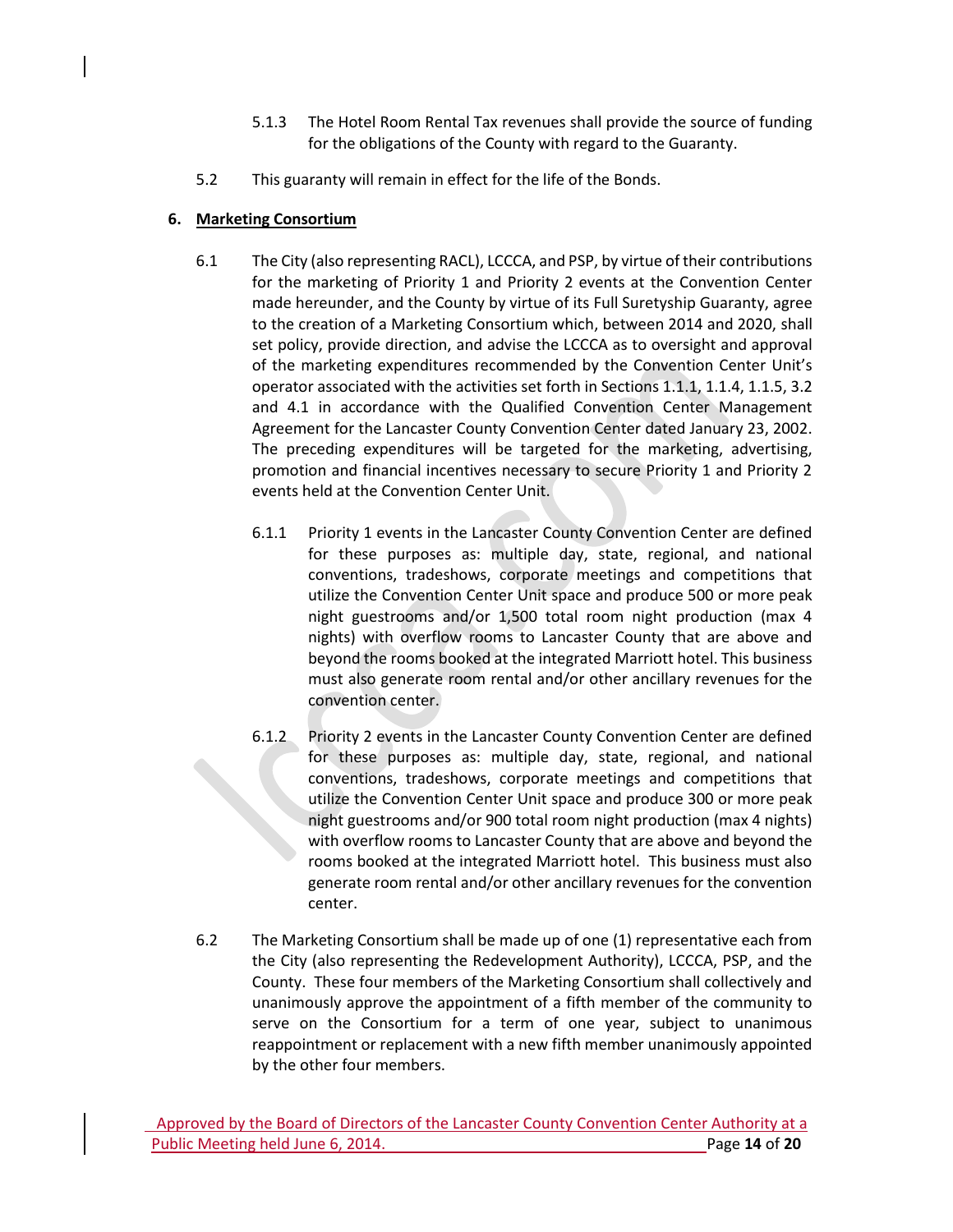- 6.3 Day-to-day responsibility for the planning, administration, management, and implementation of the marketing plan for Priority 1 and Priority 2 events is delegated to the Convention Center Unit's operator, currently Interstate Hotels & Resorts, Inc.
- 6.4 The Convention Center Unit's operator will report efforts, results, and future plans on a quarterly basis to the Marketing Consortium.
- 6.5 Annually, the Convention Center Unit's operator will present to County Commissioners, at one of their public meetings, a summary of the year's marketing campaign. The presentation to the County Commissioners is to include typical Convention Center marketing and sales metrics. The Convention Center Unit's operator will also provide a financial accounting of the marketing plan; including stakeholder contributions, sales expenses, sales revenue, and economic impact of the public Convention Center. Neither PSP nor Marriott shall be obligated to provide any information concerning the hotel at any time.

## **7. Default and Remedies**

- 7.1 If an event of default has occurred and is continuing with respect to any LCCCA Bond Documents, then notwithstanding any agreement, expressed or implied, between or among the Bank, the Trustee, the County and the LCCCA to waive, modify or suspend enforcement of any of the rights of the Bank or obligations of the LCCCA, the LCCCA shall immediately notify the Trustee and the parties hereto that a default has occurred and for the purpose of instructing the Trustee to direct the County Treasurer to remit 100% of the HRRT into the Convention Center Authority Trust Fund which will be used by the LCCCA to meet its obligations under the LCCCA Bond Documents.
- 7.2 An "Event of Default", for purposes of this Agreement, shall occur by any party hereunder if that party fails to comply with any provision or requirement contained or referenced in this Agreement or the Recognition Agreements (as amended); provided, no default shall occur hereunder unless written notice shall have been given to all parties to this Agreement and ten (10) days shall have elapsed after receipt of such notice without the cure thereof, provided, however, that if such default is not reasonably capable of being cured within such ten (10) day period and if the defaulting party shall have commenced to cure same, no default shall occur so long as such defaulting party continuously and diligently pursues the cure thereof to completion, but in no event to exceed sixty (60) days.
- 7.3 Upon the occurrence and continuation of an Event of Default under this Agreement, any or all of the non-defaulting parties shall have the right to bring an action for specific performance of this Agreement, all parties hereto agreeing that monetary damages are not sufficient to make the other parties whole for a default under this Agreement.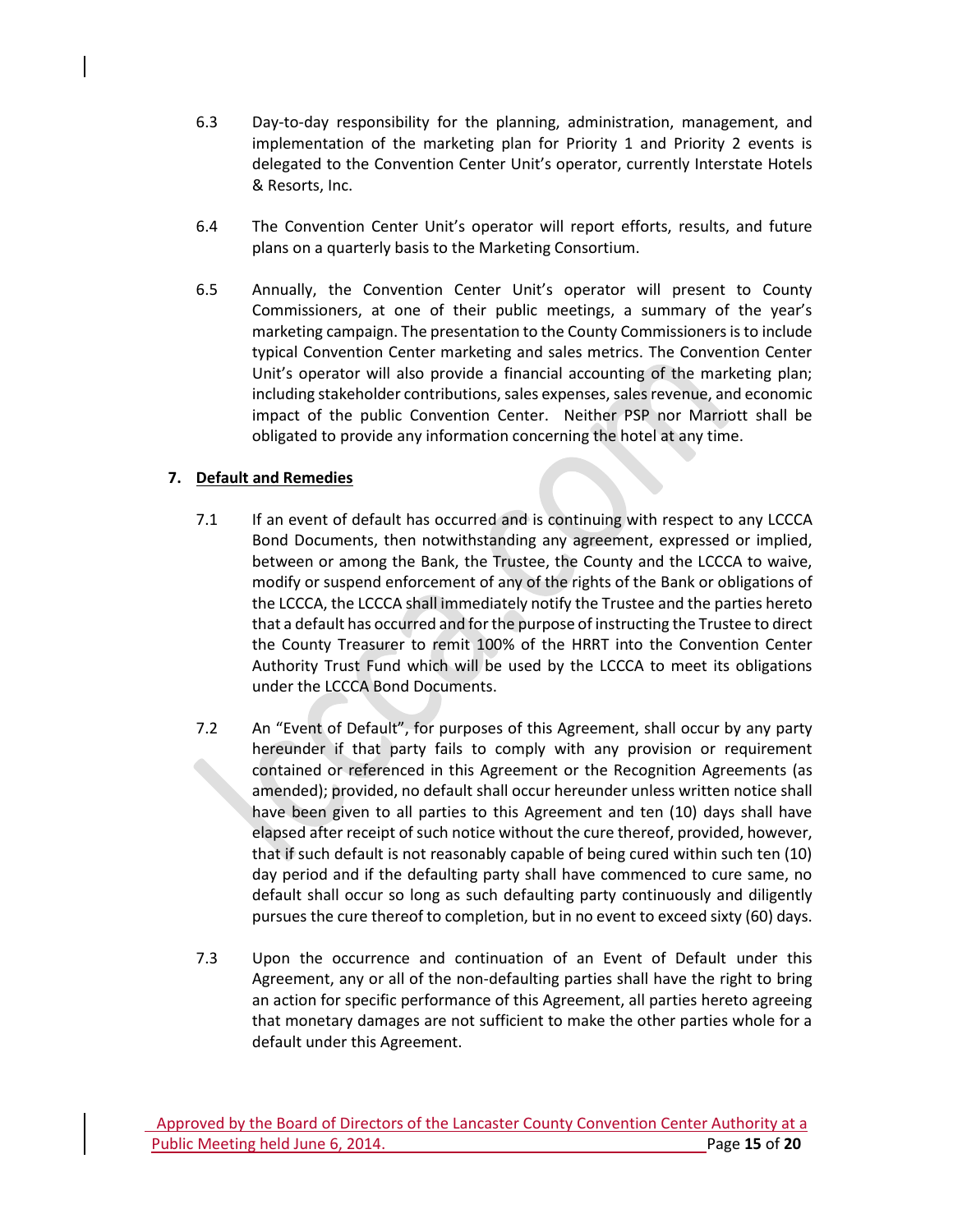- 7.4 The parties hereto waive all rights to claim or assert consequential, special and punitive damages in connection with this Agreement.
- 7.5 In any proceeding arising under this Agreement, the prevailing party(ies) shall be entitled to recover the costs of the proceeding, as well as reasonable attorneys' fees and expenses before and at trial, on appeal, in bankruptcy and in post judgment collection, as such post judgment costs may be awarded by the court.

## **8. Miscellaneous**

- 8.1 The validity, performance and all matters relating to the interpretation and effect of this Agreement and any amendment thereto shall be governed by the laws of the Commonwealth of Pennsylvania, excluding its rules with respect to conflict of laws. The parties consent to the personal jurisdiction of the state court in Lancaster County, Commonwealth of Pennsylvania, and the federal court in the Eastern District of the Commonwealth of Pennsylvania, which courts shall constitute the exclusive forum for all court proceedings involving the enforcement of this Agreement and the resolution of all disputes related to the subject of this Agreement, whenever, wherever and however arising, whether at law, in equity or otherwise and whether the dispute involves an alleged breach of contract, violation of law or tort of any kind.
- 8.2 This Agreement shall not be assigned by any party without the prior written consent of the others.
- 8.3 Each party hereto represents and warrants to the other that (i) it has adequate power and authority to conduct its business as presently conducted or contemplated hereby to be conducted by it, to enter into this Agreement and to perform its obligations hereunder, and (ii) the individual executing this Contract has, is vested with, and possesses fully authority to bind the party on whose behalf he or she executes this Agreement. Further, the parties represent to each other that this Agreement has been duly authorized, executed and delivered by it and does not contravene any law, rule or regulation applicable to it.
- 8.4 All notices to be given by either party to the other shall be in writing and shall be effective upon receipt, and may be delivered or mailed by certified mail, return receipt requested, postage prepaid, or sent by a nationally recognized overnight carrier addressed as set forth below.

To City: To County: City of Lancaster City of Lancaster County of Lancaster Attn: Mayor **Attn: Chief Clerk** 120 North Duke Street 150 N. Queen St.

Lancaster, Pennsylvania 17608 Lancaster, Pennsylvania 17603

With a copy to: With a copy to: City of Lancaster City of Lancaster County of Lancaster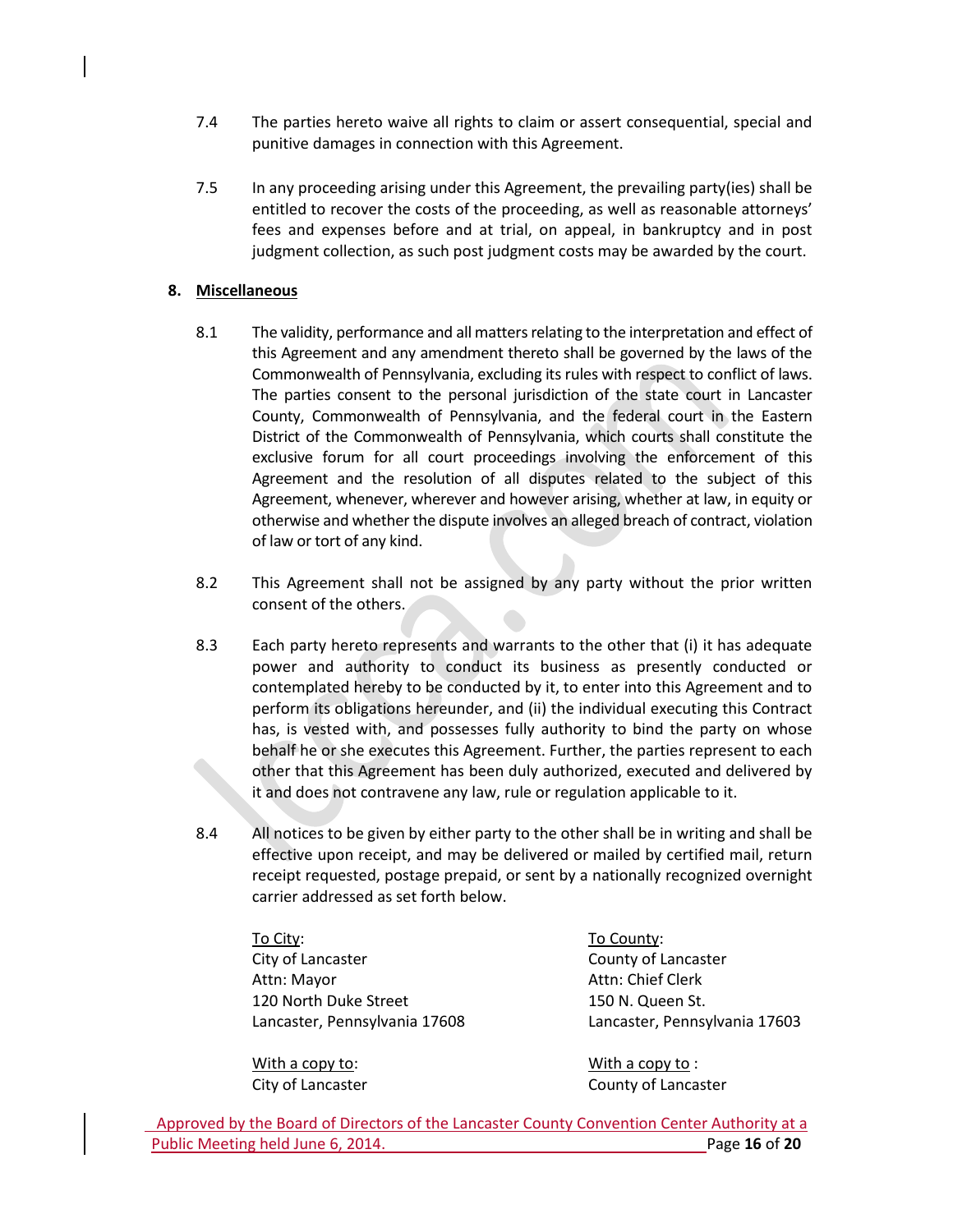Attn: Solicitor **Attn** : Solicitor 120 North Duke Street 150 N. Queen St., Suite 714

Lancaster, Pennsylvania 17608 Lancaster, Pennsylvania 17603

To LCCCA : Lancaster County Convention Center Authority Attn: Executive Director 25 South Queen Street Lancaster, Pennsylvania 17603

To PDCVB: Pennsylvania Dutch Convention & Visitors Bureau Attn: President 501 Greenfield Road Lancaster, Pennsylvania 17601

To PSP : With a copy to : Penn Square Partners, LP High Company LLC Attention: Chief Operating Officer Attn: General Counsel & Treasurer P.O. Box 10008 P.O. Box 10008 1853 William Penn Way 1853 William Penn Way Lancaster, Pennsylvania 17605-0008 Lancaster, PA 17605-0008

To Redevelopment Authority: Lancaster Redevelopment Authority 120 North Duke Street Lancaster, PA 17608

To CRIZ Authority: Lancaster City Revitalization and Improvement Zone Authority 120 North Duke Street Lancaster, PA 17608

or such other addresses as either party may designate by written notice to the other by the method above.

- 8.5 This Agreement shall not be amended, modified, changed, waived, discharged, terminated or assigned without the prior written consent of the party or parties against whom the enforcement of said alteration is sought.
- 8.6 No action or failure to act by the parties shall constitute a waiver of a right or duty afforded them under the Agreement, nor shall such action or failure to act constitute approval of or acquiescence in a breach hereunder, except as may be specifically agreed in writing.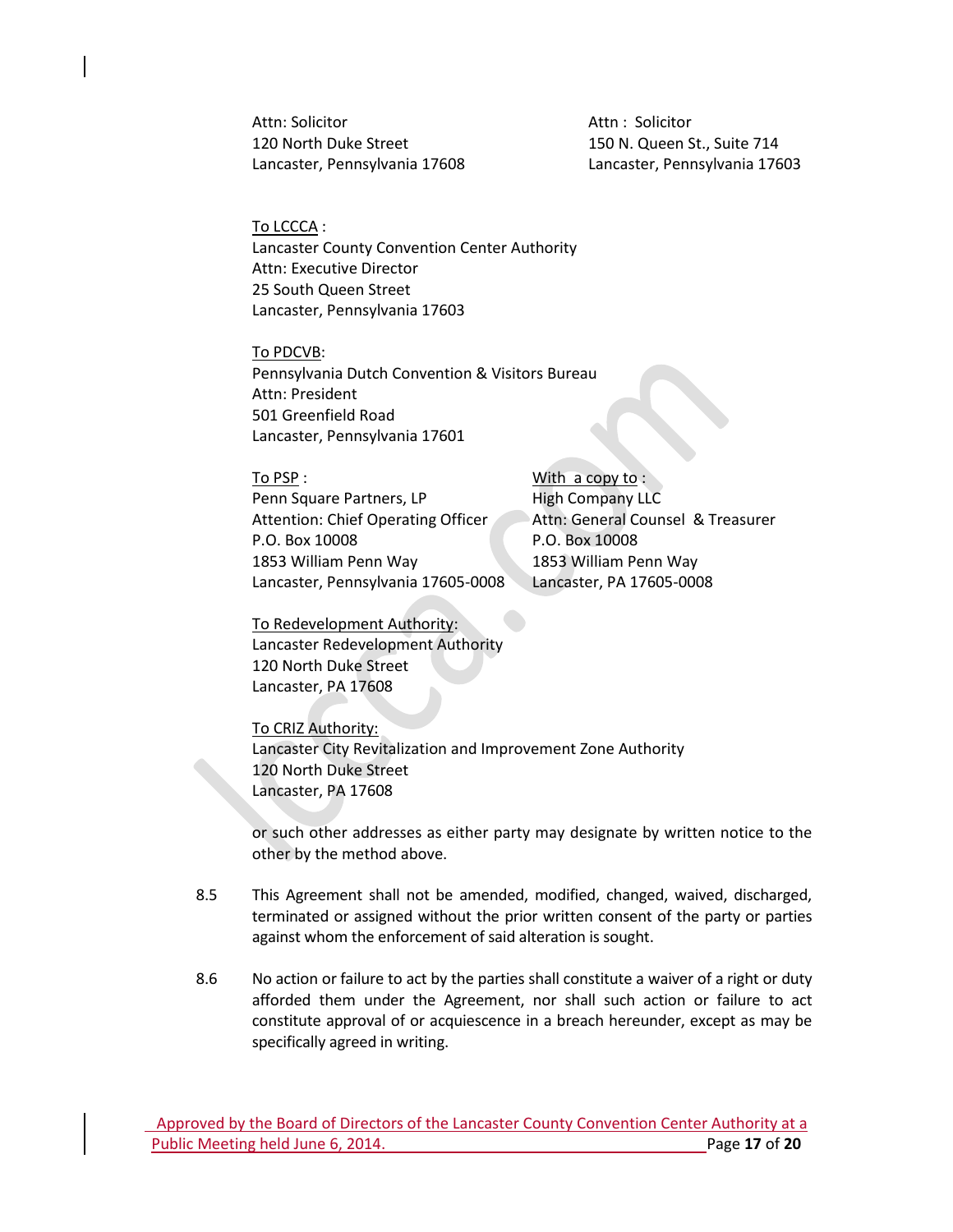- 8.7 If in any judicial proceedings a court shall refuse to enforce any provision of this Agreement, then such unenforceable provision shall be deemed eliminated from this Agreement for the purpose of such proceedings, to the extent necessary to permit the remaining provisions to be enforced, unless the provision(s) invalidated relate to the payment of money, in which event this Agreement will be terminated unless the parties agree to an amendment which is the economic equivalent of the provision(s) invalidated. To the full extent, however, that the provisions of any applicable law may be waived, they are hereby waived to the end that this Agreement be deemed to be valid and binding agreement enforceable in accordance with its terms, and in the event that any provision hereof shall be found to be invalid or unenforceable, such provision shall be construed by limiting it so as to be valid and enforceable to the maximum extent consistent with and possible under applicable law.
- 8.8 Nothing in this Agreement is intended nor shall it be construed or interpreted to waive or modify the immunities and limitations on liability provided for by law in Pennsylvania Statutes section 76.28, including but not limited to the Pennsylvania Political Subdivision Tort Claims Act 42-PA C.S.A. Section 8541 et seq.
- 8.9 This Agreement shall be effective as to each party only upon proper execution and delivery by each party hereto. This Agreement may be executed in multiple counterparts, each of which shall be treated as an original, but all of which shall together constitute one and the same instrument.
- 8.10 All of the recitals set forth at the outset of this Agreement are incorporated into, and form a material part of, this Agreement.
- 8.12 Any intention to create a joint venture or partnership between or among the parties is hereby expressly disclaimed.
- 8.13 The City and County shall be added as an additional insured on the liability insurance policy applicable to the Condo Association. Any and all expenses associated with adding the City and the County shall be paid 100% by the LCCCA.

**IN WITNESS WHEREOF**, the duly authorized representatives of the parties have set their hand on the date first written above.

LCCCA:

BY: \_\_\_\_\_\_\_\_\_\_\_\_\_\_\_\_\_\_\_\_\_\_\_\_\_\_\_\_\_\_\_\_\_\_\_\_\_

WITNESS: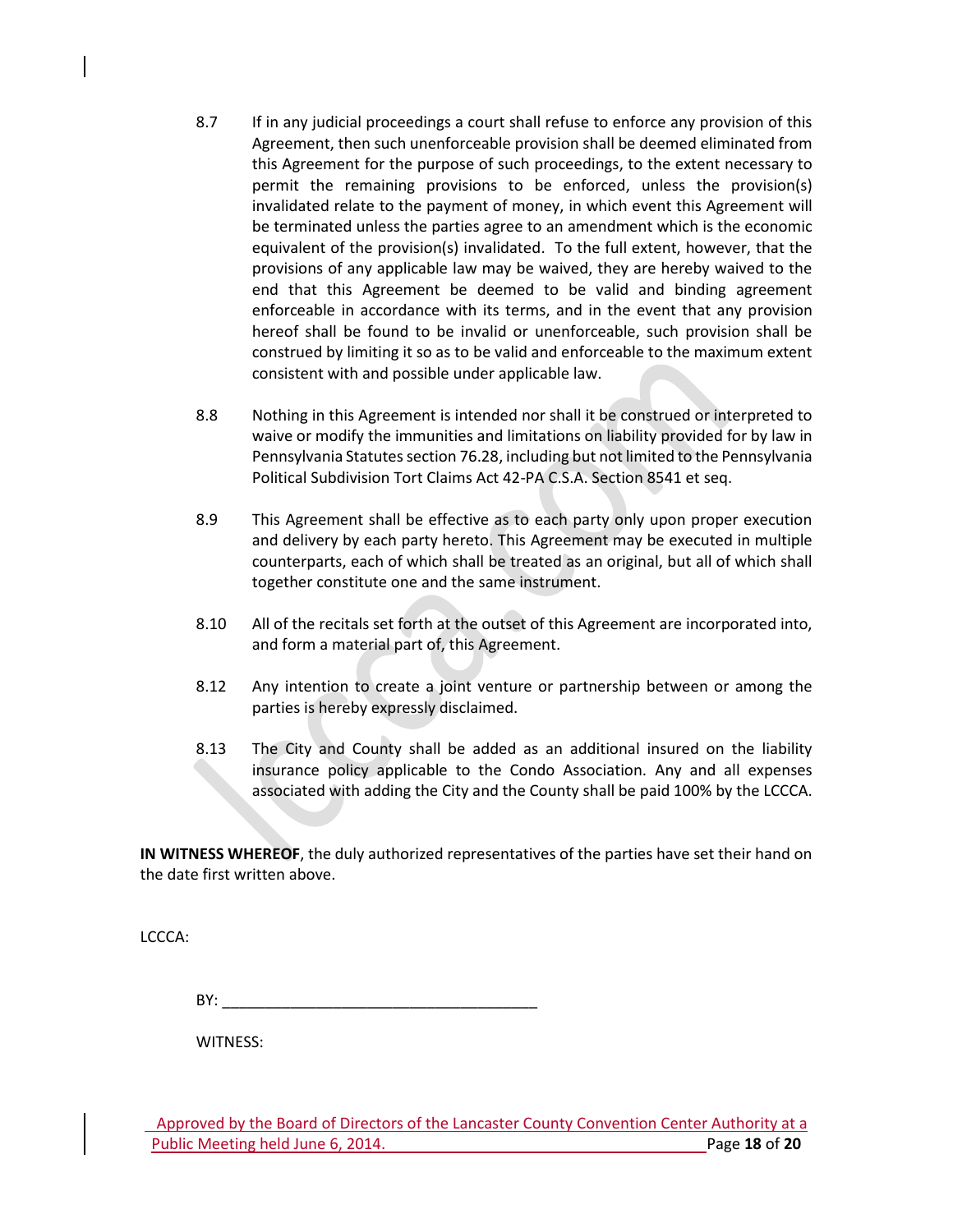| PDCVB: |                                                   |
|--------|---------------------------------------------------|
|        |                                                   |
|        | WITNESS:                                          |
|        |                                                   |
| PSP:   |                                                   |
|        |                                                   |
|        | WITNESS:                                          |
|        | <b>CITY OF LANCASTER:</b>                         |
|        | BY:                                               |
|        | WITNESS:                                          |
|        |                                                   |
|        | REDEVELOPMENT AUTHORITY OF THE CITY OF LANCASTER: |
|        |                                                   |
|        | WITNESS:                                          |
|        |                                                   |
|        |                                                   |

 $\overline{\phantom{a}}$ 

Approved by the Board of Directors of the Lancaster County Convention Center Authority at a Public Meeting held June 6, 2014. Page **19** of **20**